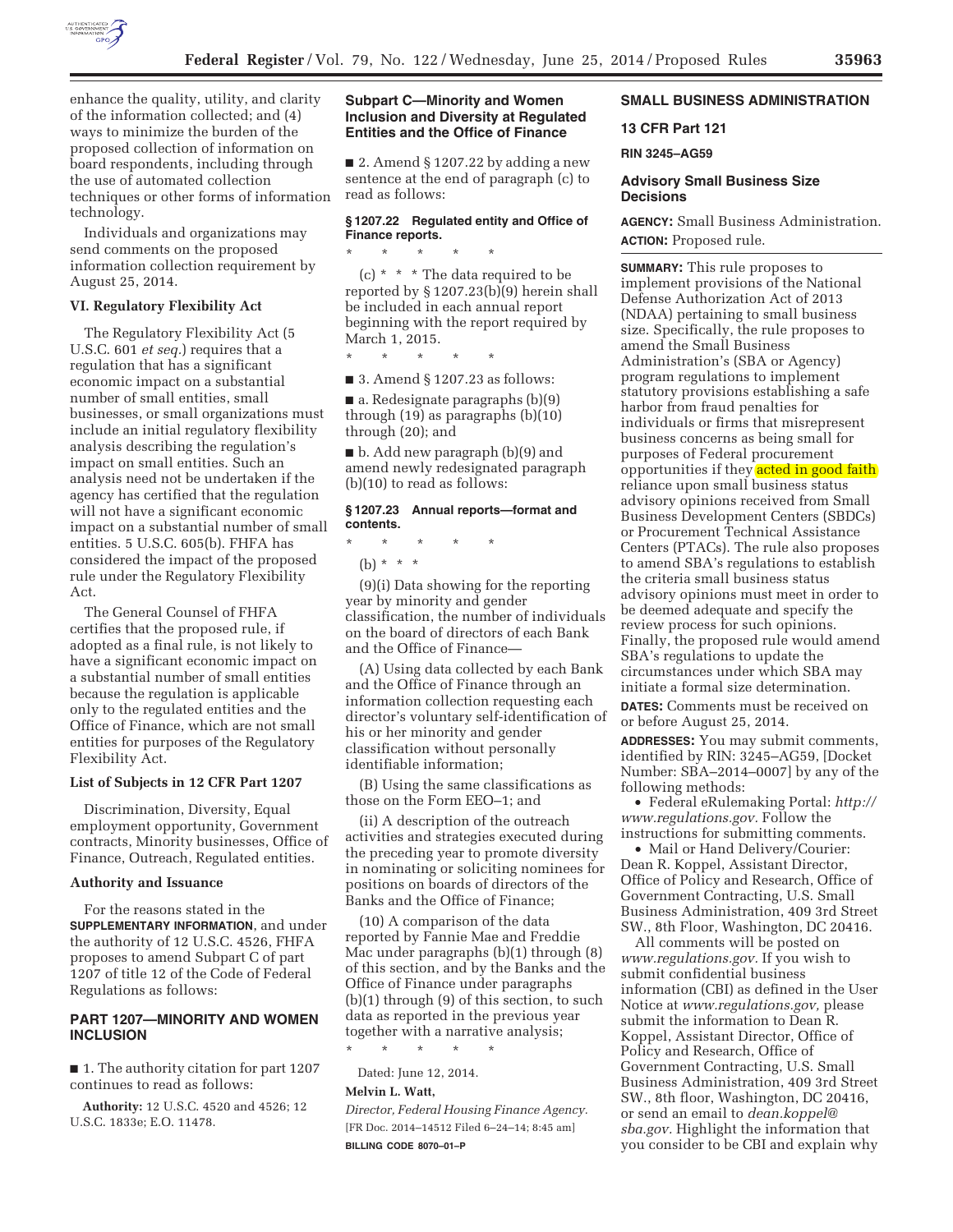you believe SBA should hold this information as confidential. SBA will review the information and make the final determination whether it will make the information public.

## **FOR FURTHER INFORMATION CONTACT:**

Dean R. Koppel, Assistant Director, Office of Policy and Research, Office of Government Contracting, U.S. Small Business Administration, 409 3rd Street SW., 8th Floor, Washington, DC 20416; (202) 205–7322; *dean.koppel@sba.gov.* 

#### **SUPPLEMENTARY INFORMATION:** On

January 2, 2013, Congress amended the Small Business Act to provide that the penalties created under 15 U.S.C. 645(a) for misrepresentation of a firm as a small business concern do not apply to individuals or firms that act in good faith reliance upon small business status advisory opinions they receive from SBDCs or PTACs. Additionally, the Small Business Act was amended to give responsibility for reviewing, accepting, or rejecting these small business status advisory opinions to SBA's Office of General Counsel. Finally, the Small Business Act was further amended to require that SBA promulgate regulations to implement this safe harbor provision no later than 270 days after the date of passage of the statutory amendment.

This rule proposes to make a number of changes to SBA's size regulations. Some of the changes involve technical issues. Other changes are more substantive and result from SBA's experience in implementing the current regulations.

The following three specific changes are being proposed to SBA's size regulations.

## **Exemption From Penalties for Misrepresentation of Size Status**

Section 1681 of the NDAA requires that SBA create an exemption to the penalties imposed under 15 U.S.C. 645(a) for misrepresentation of small business status in cases where the person or concern making the misrepresentation acted in good faith reliance on a written advisory opinion from an SBDC or PTAC. SBA's first proposed change is to implement the statutory requirement at section 1681 of the NDAA by changing SBA's small business size regulations.

## **Small Business Status Advisory Opinions**

The second proposed change to the small business size rules is to define what constitutes an adequate small business status advisory opinion.

### **Circumstances in Which SBA May Request a Formal Size Determination**

The third proposed change to the size rules pertains to the circumstances under which SBA officials may request formal size determinations. Current § 121.1001(b)(9) references the Central Contractor Registry, a procurement related federal government database that has been replaced by the System for Award Management. The proposed change clarifies the stated purpose of this provision and updates it to refer to the System for Award Management.

## **Compliance With Executive Orders 12866, 12988, 13175, and 13132, the Regulatory Flexibility Act (5 U.S.C. 601–612), and the Paperwork Reduction Act (44 U.S.C., Ch. 35).**

## *Executive Order 12866*

The Office of Management and Budget (OMB) has determined that this proposed rule does not constitute a significant regulatory action under Executive Order 12866, and as a result a regulatory impact analysis is not required.

#### *Executive Order 12988*

This action meets applicable standards set forth in Sections 3(a) and 3(b)(2) of Executive Order 12988, Civil Justice Reform, to minimize litigation, eliminate ambiguity, and reduce burden. The action does not have retroactive or preemptive effect.

#### *Executive Order 13132*

For purposes of Executive Order 13132, SBA has determined that this proposed rule will not have substantial direct effects on the States, on the relationship between the national government and the States, or on the distribution of power and responsibilities among the various levels of government. Therefore, for the purpose of Executive Order 13132, Federalism, SBA determines that this proposed rule has no federalism implications warranting preparation of federal assessment.

#### *Executive Order 13175*

For purposes of Executive Order 12175, SBA has determined that this proposed rule will not have substantial direct effects on one or more Indian Tribes, on the relationship between the Federal Government and Indian Tribes, or on the distribution of power and responsibilities between the Federal Government and Indian Tribes. Therefore, for the purpose of Executive Order 13175, Consultation and Coordination with Indian Tribal Governments, SBA determines that this proposed rule does not require consultations with tribal officials or warrant the publication of a Tribal Summary Impact Statement.

#### *Executive Order 13563*

As part of its ongoing efforts to engage stakeholders in the development of its regulations, SBA consulted with representatives from both industry and the general public to review the intent of the proposed rule and various components related to it. No concerns were raised during those calls and no comments were raised that needed to be addressed in this proposed rule.

## *Initial Regulatory Flexibility Analysis, 5 U.S.C. 601–612*

This rule, if finalized, may have a significant impact on a substantial number of small entities within the meaning of the Regulatory Flexibility Act, 5 U.S.C. 601–612. In accordance with 5 U.S.C. 603(b), SBA sets forth an initial regulatory flexibility analysis (IRFA) of this proposed rule addressing the following topics: (1) The legal basis, need for, and objective of the rule; (2) a description and estimate of the number of small entities to which the rule will apply; (3) the projected reporting, record keeping, and other compliance requirements of the rule; (4) the relevant Federal rules which may duplicate, overlap or conflict with the rule; and (5) any significant alternatives that would allow the Agency to accomplish its regulatory objectives while minimizing the impact on small entities.

1. *What is the legal basis, need for, and objective of the rule?* Pursuant to section 1681 of Public Law 112–239, SBA is statutorily required to publish a regulation granting an exemption from the misrepresentation penalties imposed under 15 U.S.C. 645(a) in cases where a party's erroneous claim to small business status stems from its good faith reliance upon an advisory opinion issued by an SBDC or PTAC. SBA is also obligated under section 1681 to define via regulation what constitutes an adequate advisory opinion and to review and accept or reject all advisory opinions issued by SBDCs and PTACs. In addition to giving effect to these statutory mandates, the proposed rule also establishes the procedures and timeline by which SBA will review advisory opinions.

2. *What is SBA's description and estimate of the number of small entities to which the rule will apply?* Because SBA's programs do not apply to small governmental jurisdictions or small organizations, only small businesses will be affected by this proposed rule.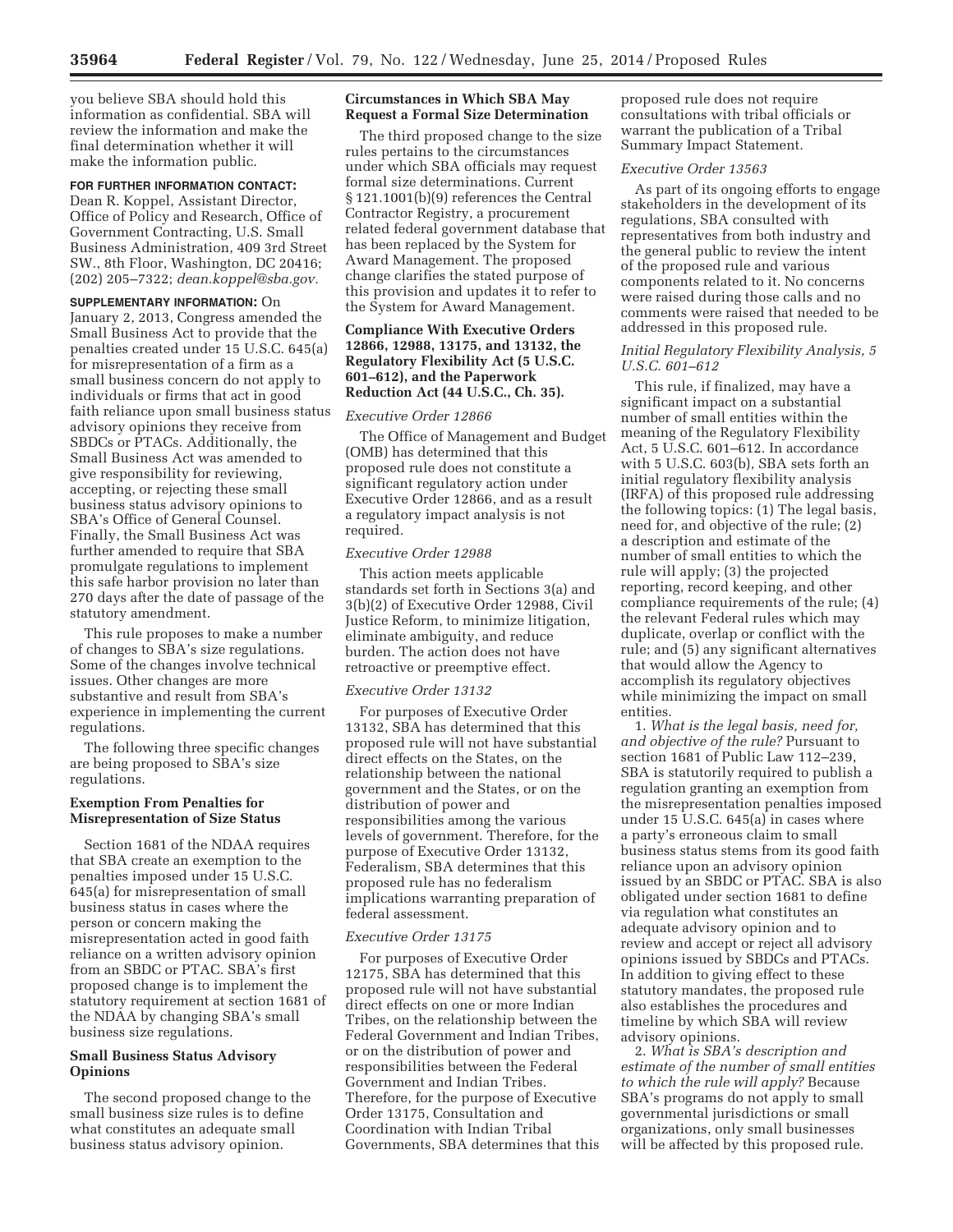Additionally, the proposed rule will not apply to all small businesses generally, but only to those firms that represent themselves as being small for purposes of federal procurement opportunities.

The safe harbor provision of the proposed rule will only affect those firms that incorrectly claim status as small business concerns after obtaining small business status advisory opinions from SBDCs or PTACs. In Fiscal Year 2010, SBA determined that approximately 150 firms that had represented themselves as being small for purposes of federal procurement opportunities were not small. Most of these cases did not involve fraud, but instead were the result of errors or misunderstandings of the size regulations. To date, SBA is unaware of any firms being penalized under 15 U.S.C. 645(a) for fraudulently misrepresenting themselves as small business concerns. Therefore, SBA anticipates that the safe harbor provision of the proposed rule will impact very few concerns.

With regard to the small business status advisory opinion provision of the proposed rule, SBA notes that neither SBDCs nor PTACs are required to provide such opinions under the language of the statute. It is currently unknown how many SBDCs and PTACs will elect to provide such services, particularly given that no additional funding will be awarded to them to cover the cost of these services. Moreover, it is unclear how much demand there will be for such services from those SBDCs and PTACs that offer them. While it is thus impossible to gauge the number of small businesses that will obtain these services, SBA anticipates that very few concerns will be affected by the small business status advisory opinion provision of the proposed rule.

3. *What are the projected reporting, record keeping, and other compliance requirements of the rule and an estimate of the classes of small entities which will be subject to the requirements?*  There would be no additional reporting or recordkeeping requirements imposed by the rule, but there would be certain minor compliance requirements. Businesses that believe themselves to be small and that wish to receive advisory opinions to that effect from SBDCs or PTACs would be required to provide information documenting the basis for that belief to SBDCs or PTACs and attest to its accuracy.

4. *What are the relevant Federal rules which may duplicate, overlap or conflict with the rule?* The Federal Acquisition Regulation (FAR) defers to and incorporates the substance of the

provisions set forth in SBA's regulations for issues pertaining to business size. To the extent the FAR is inconsistent with size rules implemented by SBA, the FAR would need to be changed to be consistent.

5. *Are there any significant alternatives that would allow the Agency to accomplish its regulatory objectives while minimizing the impact on small entities?* SBA has considered a number of alternatives to the proposed rule. One alternative SBA has considered would have permitted firms to simply self-certify to SBDCs or PTACs that they are small. Another alternative SBA considered would have had the General Counsel review the SBDC or PTAC advisory opinions rather than the Associate General Counsel, Office of Procurement Law. SBA has not proposed the first alternative because it would render any advisory opinion pro forma and would not provide the Agency with any basis for accepting or rejecting the opinion. With regard to the second alternative, SBA did not propose it given the substantial time demands already placed upon the General Counsel. SBA believes that delegating this responsibility to the Associate General Counsel, Office of Procurement Law would permit the Agency to provide a quicker turnaround time for reviewing advisory opinions and would take advantage of the established subject matter expertise of that official. SBA is very interested in comments from the public on these issues.

*Paperwork Reduction Act, 44 U.S.C. Ch. 35* 

SBA has determined that this proposed rule imposes no additional reporting or recordkeeping requirements under the Paperwork Reduction Act, 44 U.S.C., Chapter 35.

## **List of Subjects in 13 CFR Part 121**

Administrative practice and procedure, Reporting and recordkeeping requirements, Small businesses.

For the reasons set forth in the preamble, SBA proposes to amend 13 CFR part 121 as follows:

## **PART 121—SMALL BUSINESS SIZE REGULATIONS**

■ 1. The authority citation for part 121 is revised to read as follows:

**Authority:** 15 U.S.C. 632, 634(b)(6), 636(b), 637(a), 644 and 662(5); and Pub. L. 105–135, sec. 401 et seq., 111 Stat. 2592.

■ 2. Amend § 121.108 by revising the section heading and adding paragraph (e)(4) to read as follows:

## **§ 121.108 What are the penalties for misrepresentation of size status?**

\* \* \* \* \*

(e) \* \* \* (4) *Limitation of Liability.* An individual or business concern will not be subject to the penalties imposed under 15 U.S.C. 645(a) where it acted in good faith reliance on a small business status advisory opinion accepted by SBA under § 121.109.

### **§ 121.109 [Redesignated as § 121.110]**

■ 3. Redesignate § 121.109 as § 121.110. ■ 4. Add new § 121.109 to read as follows:

#### **§ 121.109 What is a small business status advisory opinion?**

(a) *Defined.* A small business status advisory opinion is a written opinion issued by either a Small Business Development Center (SBDC) operating under part 130 of this chapter or a Procurement Technical Assistance Center (PTAC) operating under 10 U.S.C. Chapter 142 which concludes that a firm is entitled to represent itself as a small business concern for purposes of federal government procurement opportunities.

(b) *Submission.* An SBDC or PTAC must submit a copy of each small business status advisory opinion it issues to the following Agency official for review: Associate General Counsel, Office of Procurement Law, U.S. Small Business Administration, 409 Third Street SW., Washington, DC 20416 or by fax to (202) 205–6390 marked Attn: Small Business Status Advisory Opinion. A small business status advisory opinion must:

(1) Include the name, address, Employer Identification Number or Dun & Bradstreet Number, and one or more principals of the covered concern.

(2) Identify the individual NAICS code(s) and accompanying size standard(s) to which the advisory opinion applies.

(3) A determination that the covered concern does not exceed the size standard(s) dated and signed by a counselor or similarly qualified employee of an SBDC or PTAC.

(4) Include, as an attachment, copies of the evidence provided by the covered concern to the SBDC or PTAC clearly documenting its annual receipts and/or number of employees as those terms are defined by §§ 121.104 and 121.106.

(5) Include, as an attachment, a written statement signed by at least one principal of the concern affirming that all the information provided to the SBDC or PTAC for the purpose of obtaining the small business status advisory opinion is, to the best of his/